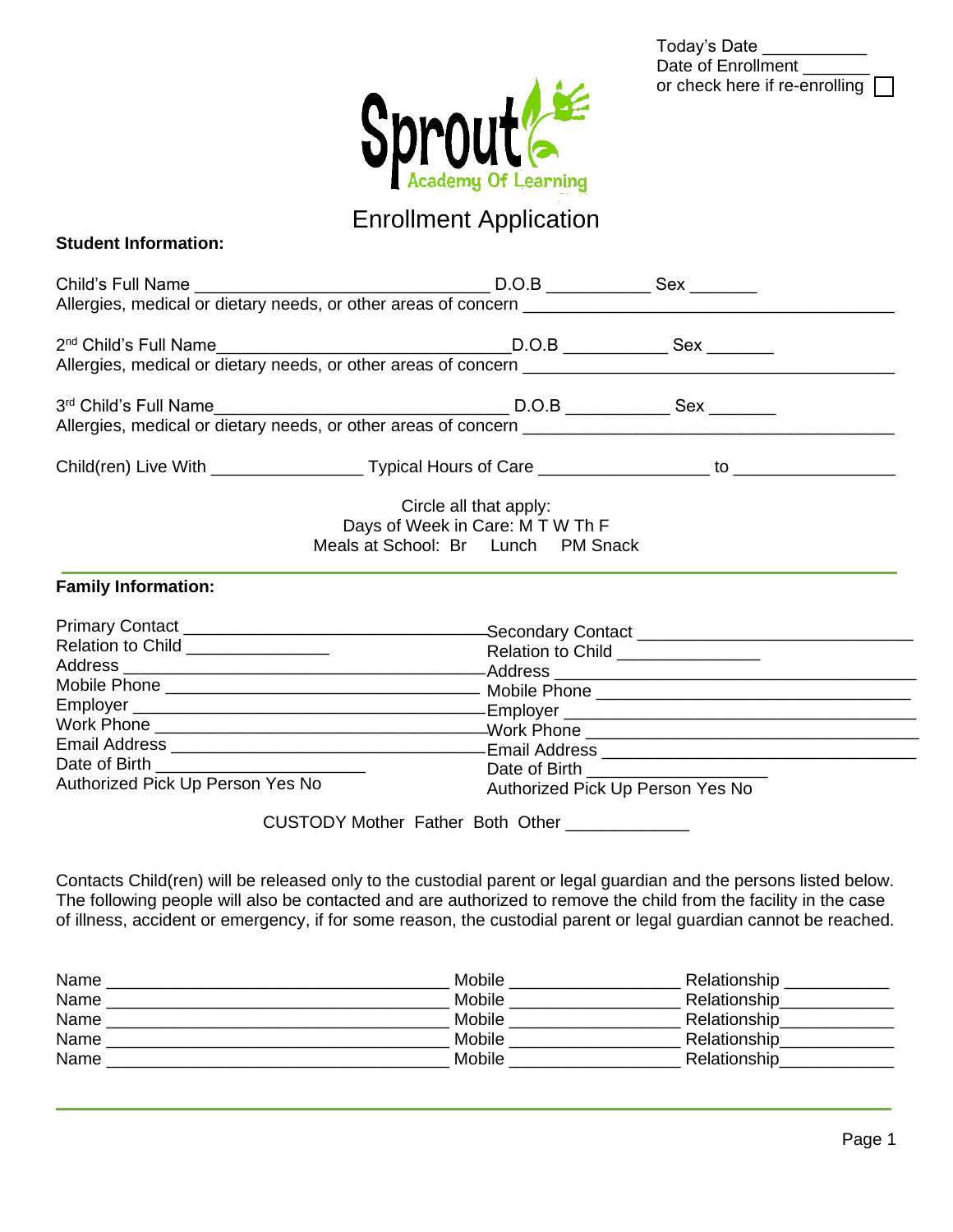## **Permissions Page**

**Art & Activity Disclaimer:** Sprout Academy of Learning would like you to understand that part of every class' daily routine involves eating, art work and outside playtime. During these times we encourage the children to explore and be independent. This in turn means that they get messy. Please plan for this and dress your child in play clothes with the understanding that they will and should get messy. You should be able to tell how much fun they had by what they look like at the end of a school day. Initial

**Child Care App Permissions:** I understand that my child(ren) is enrolled in a group child care setting. Teachers and caregivers are responsible for the documentation of the day and communications for the benefit of everyone (parents, children, admin, and oversight agencies). I accept and approve the following: Photos & Videos, Documentation of Daily Activities and Care Events, Documentation that is Sensitive or Confidential, Use of Visible Classroom Computer or Tablet Screens for the Staff. By initialing in the following space, I understand and agree to the terms listed above and/for the use of the child care app for my child(ren) at Sprout Academy of Learning. Initial

**Permission to Video & Photograph:** Sprout Academy of Learning loves to take pictures and share them with families that attend or follow our school on our social media pages. Children's names will NEVER be displayed on social media, but first names may appear in the weekly email or onsite displays. Please circle to grant or decline permissions below.

| Facebook, Twitter, YouTube: Grant Permission Decline Permission  |                                            |                                            |         |
|------------------------------------------------------------------|--------------------------------------------|--------------------------------------------|---------|
| On-Site Display at Bloom:                                        | <b>Grant Permission</b> Decline Permission |                                            |         |
| Bloom Website:                                                   |                                            | <b>Grant Permission</b> Decline Permission |         |
| Government Agency Display: Grant Permission Decline Permission   |                                            |                                            |         |
| Bloom Advertising Materials: Grant Permission Decline Permission |                                            |                                            | Initial |

**Assessment & Screening:** The first five years of life are very important to your child because this time sets the stage for success in school and later in life. During infancy and early childhood, many experiences should be gained, and numerous skills learned. It is important to ensure that each child's development is progressing during this period; to support this we are offering screenings of your child's development using age appropriate assessments multiple times each school year. The screening results will be made available to you through the child care app or in paper form and you may request a meeting with your child's teacher or director for further discussion. Your permission is needed for the screening to be conducted with your child(ren). Please grant permission by initialing in the designated space. Initial

**Topical Ointment:** Your child's skin is so precious and sensitive. We pride ourselves on protecting our little Sprout's skin by using all-natural diapers, wipes, cream, ointment and sunscreen. Please apply sunscreen in the morning before arriving at school and we will re-apply sunscreen in the afternoon. By initialing in the space provided you give Sprout permission to apply ointment, creams, lotion, sunscreen, insect repellant, etc. Initial \_\_\_\_\_\_\_\_\_

**Permission for Food Related Activities & Special Occasions:** I give permission for my child to participate in food related activities and special occasions wherein food is consumed. Initial Decline Approve

**Absence Reporting Procedure:** DCF requires that absences be reported to the child care center by 9:00 am on the day of non-attendance or prior. Absences can be reported by text to your centers director, or call in prior to 9am, or on your child's communication app. If the absence is not reported, per DCF regulations, we are required to call all contacts on the pickup list until the safety of the child has been confirmed. Initial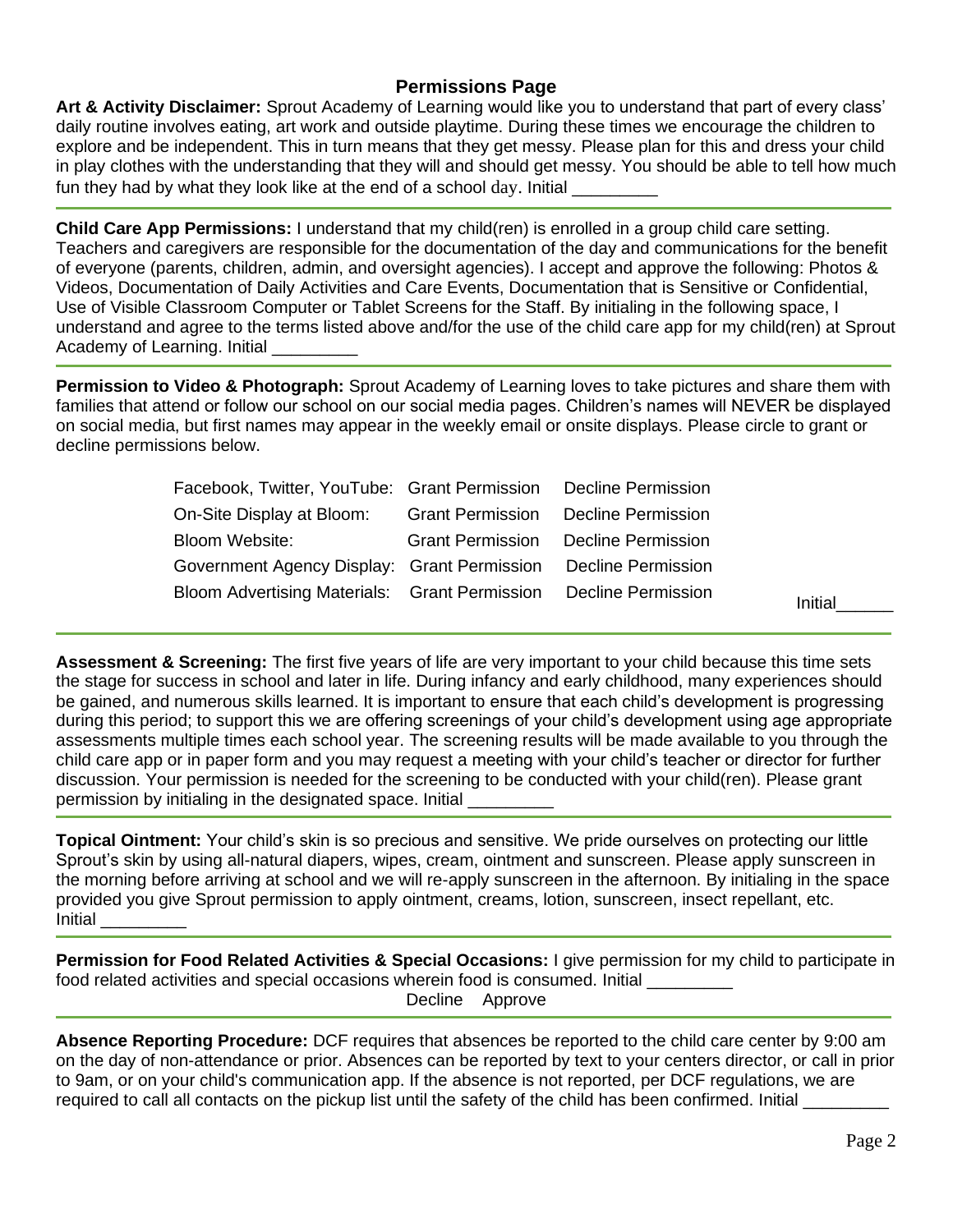# **SPROUT ACADEMY ENROLLMENT CONTRACT**

#### Child(ren) Name(s):

| It is my/our desire to have my/our child/children named above enrolled in the child care program at Sprout Academy of<br>Learning. I/we have received a copy of the Sprout Academy of Learning Parent handbook (located digitally on our                                                                                                                                                                                                                                                                                                                                                                                                                                                                                                                                                                                                                                                                                                                                                                                  |
|---------------------------------------------------------------------------------------------------------------------------------------------------------------------------------------------------------------------------------------------------------------------------------------------------------------------------------------------------------------------------------------------------------------------------------------------------------------------------------------------------------------------------------------------------------------------------------------------------------------------------------------------------------------------------------------------------------------------------------------------------------------------------------------------------------------------------------------------------------------------------------------------------------------------------------------------------------------------------------------------------------------------------|
| webpage www.mysproutacademy.com). I/we have read, understand and agree to abide by the policies contained<br>therein. I/we also understand that my/our child is being accepted on a two-week trial basis. During this time, the staff will<br>make observations and evaluations pertaining to the child's ability to adapt to the child care surroundings. Unless<br>otherwise notified, the child/children will be accepted and permanently enrolled. I/we further understand that if the policies<br>outlined in this handbook were not adhered to, it would be sufficient cause for the removal of the child/children from the<br>child care program. I/we also agree to give a minimum of two weeks written notice (ten full child care days) of my/our<br>intent to withdraw my/our child/children from the child care program. If two weeks' notice is not given, I/we agree to make<br>full tuition payment for the final two weeks. Please initial next to each item. We want to be sure you understand and agree |
| to these policies.<br>I/we understand that I/we must provide completed physical/immunization forms to the child care center within 30 days of my<br>child's start date and must provide new copies prior to their expiration date.                                                                                                                                                                                                                                                                                                                                                                                                                                                                                                                                                                                                                                                                                                                                                                                        |
| I/we understand the biting policy and the process for coping with a chronic biting phase. (please see parent handbook)                                                                                                                                                                                                                                                                                                                                                                                                                                                                                                                                                                                                                                                                                                                                                                                                                                                                                                    |
| I/we understand the child care tuition is based on my child's age on Sept. 1st according to the current tuition schedule and<br>will be adjusted as my child/children progress to the next classroom and the registration fee is due annually.                                                                                                                                                                                                                                                                                                                                                                                                                                                                                                                                                                                                                                                                                                                                                                            |
| I/we understand tuition payment is due on Monday each week prior to attendance.<br>Late fees are \$25.00 per tuition payment. Enrollment may be terminated immediately due to unpaid tuition.                                                                                                                                                                                                                                                                                                                                                                                                                                                                                                                                                                                                                                                                                                                                                                                                                             |
| I/we understand that our child must be dropped off by 9:00 am daily. Even with prior arrangements<br>children will not be accepted after 10:30 am.                                                                                                                                                                                                                                                                                                                                                                                                                                                                                                                                                                                                                                                                                                                                                                                                                                                                        |
| I/we understand the illness policy and that my child must be symptom/fever free for a 24-hour period prior to returning to<br>school or present a doctor's note allowing their return. (please see parent handbook)                                                                                                                                                                                                                                                                                                                                                                                                                                                                                                                                                                                                                                                                                                                                                                                                       |
| I/we understand the late pickup fee is \$1.00 per minute per child for pick up after 5:45 pm and is automatically billed to my<br>Sprout account.                                                                                                                                                                                                                                                                                                                                                                                                                                                                                                                                                                                                                                                                                                                                                                                                                                                                         |
| I/we understand the discipline policy: Under no circumstances is a child ever hit, spanked, shaken or otherwise disciplined<br>physically. In addition, no child should be disciplined physically inside the school. If a child exhibits consistent behavior,<br>which is injurious to the well-being and or education of others, and if the behavior cannot be corrected within a reasonable<br>time, the child will be dis-enrolled from the school. (please see parent handbook for more information)                                                                                                                                                                                                                                                                                                                                                                                                                                                                                                                  |
| I/we understand the behavior policy and I/we have read and shared the childcare rules with my/our child/children. I<br>understand that behavior issues may result in immediate enrollment termination. (please see parent handbook)                                                                                                                                                                                                                                                                                                                                                                                                                                                                                                                                                                                                                                                                                                                                                                                       |
| I/we understand that if I/we are contracting for childcare for the calendar year and tuition is due 52 weeks per year,<br>regardless of attendance. School age children enrolled in "before and/or after care" are responsible for tuition when public<br>school is in session regardless of attendance. School age students scheduled for "Year-Round" care are responsible for<br>tuition regardless of attendance. "Summer camp" children are responsible for tuition when camp is in session regardless<br>of attendance.                                                                                                                                                                                                                                                                                                                                                                                                                                                                                             |
| I/we agree to pay the last two weeks tuition upon giving a two-week enrollment termination notice.                                                                                                                                                                                                                                                                                                                                                                                                                                                                                                                                                                                                                                                                                                                                                                                                                                                                                                                        |
| I/we have received a copy of the DCF required brochure "Know Your Child Care Facility". (can be found at<br>www.mysproutacademy.com)                                                                                                                                                                                                                                                                                                                                                                                                                                                                                                                                                                                                                                                                                                                                                                                                                                                                                      |
| I/we understand that Sprout Academy of Learning reserves the right to terminate enrollment at any time, for any reason,<br>without notice.                                                                                                                                                                                                                                                                                                                                                                                                                                                                                                                                                                                                                                                                                                                                                                                                                                                                                |
| I/we understand that Sprout Academy of Learning does not discriminate on the basis of sex, race, color, creed, disability,<br>sexual orientation, national origin or ancestry.                                                                                                                                                                                                                                                                                                                                                                                                                                                                                                                                                                                                                                                                                                                                                                                                                                            |
| I/we have read, signed & understand and agree to the above statements and the parent handbook.                                                                                                                                                                                                                                                                                                                                                                                                                                                                                                                                                                                                                                                                                                                                                                                                                                                                                                                            |
|                                                                                                                                                                                                                                                                                                                                                                                                                                                                                                                                                                                                                                                                                                                                                                                                                                                                                                                                                                                                                           |

Parent/Guardian Print Name Parent/Guardian Parent/Guardian Signature Date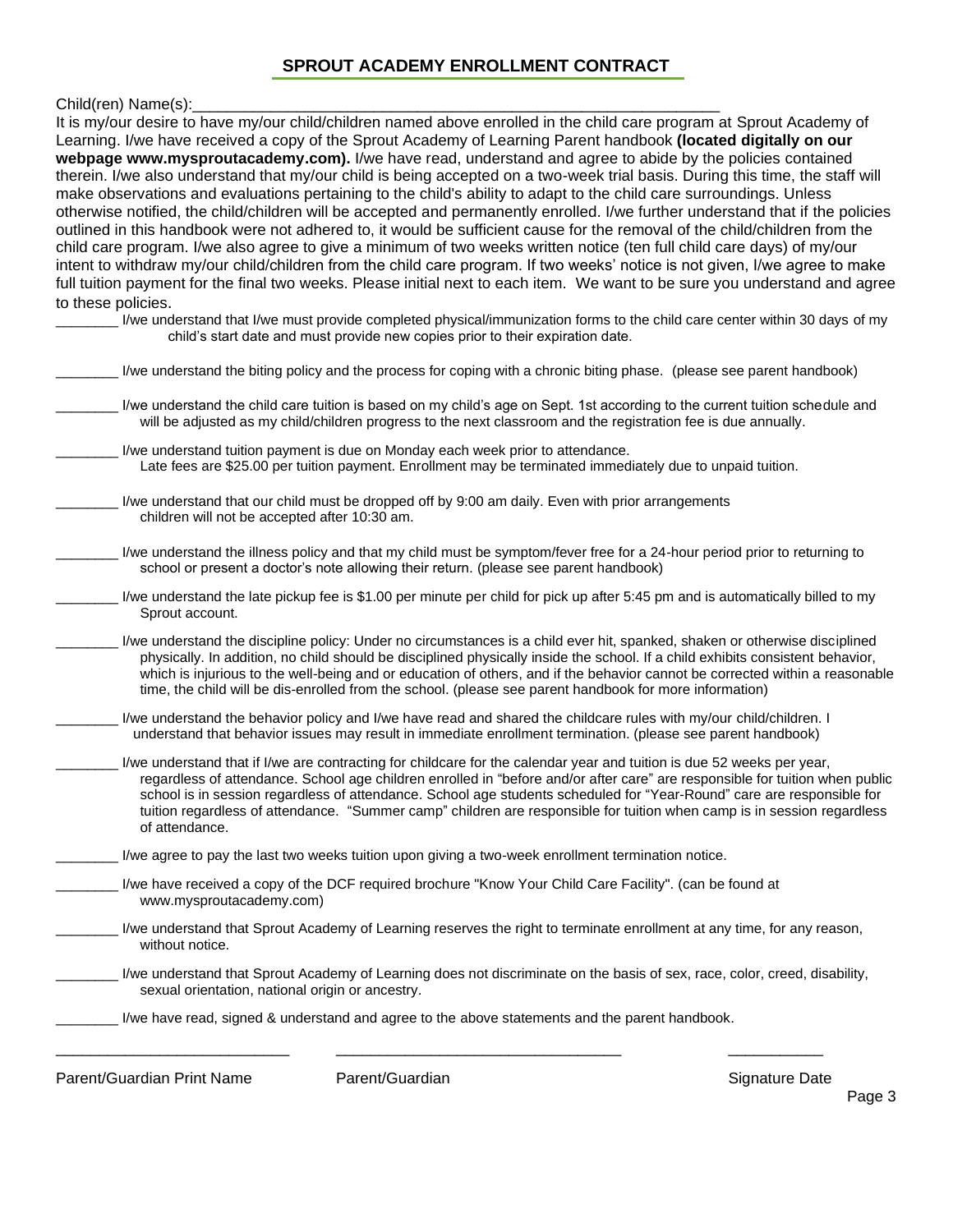#### **SPROUT ACADEMY LIABILITY RELEASE WITH PARENTAL CONSENT FOR MEDICAL/EMERGENCY TREATMENT AND TRANSPORTATION**

#### CHILD(REN) NAME(S) \_\_\_\_\_\_\_\_\_\_\_\_\_\_\_\_\_\_\_\_\_\_\_\_\_\_\_\_\_\_\_\_\_\_\_\_\_\_\_\_\_\_\_\_\_\_\_\_\_\_

The undersigned(s) being the lawful parent(s) and/or guardian(s) of the above child(ren), hereby consent to the participation by the child(ren) in all child care activities conducted by Sprout Academy of Learning and to the participation of the child(ren) in all events related to said activities.

The undersigned hereby further authorize(s) any of the staff, employees, agents and representatives of Sprout Academy of Learning to provide for, approve and authorize any health care at any hospital, emergency room, doctor's office or other institution, employ any physicians, dentists, nurses or other person whose services may be needed for such health care, review and if necessary disclose the contents of any medical records, execute any consent form required by medical, dental or other health authorities incident to the provision of medical, surgical, or dental care to the child(ren). Health care shall include, but not be limited to the administration of anesthesia, x-ray, examination, performance of operations, diagnostic and other procedures.

The undersigned(s) hereby further authorize(s) emergency transportation by either child care personnel or, if necessary, by ambulance or other emergency vehicle.

If there is no medical emergency, the child care staff will first use reasonable efforts to contact the parent(s) and /or guardian(s) before administering or authorizing any treatment and/or transportation.

Notwithstanding other provisions in this consent form, Sprout Academy of Learning shall not have the authority to withhold or withdraw life-sustaining procedures for the child(ren).

Sprout Academy of Learning is well child-proofed and the children are consistently well supervised. However, accidents do happen. The undersigned(s) assume(s) all risk of injury or harm to the child(ren) associated with participation in the child care center and agree(s) to release, indemnify, defend and forever discharge Sprout Academy of Learning and it's staff, employees, and agents of and from all liability, claims, demands, damages, costs, expenses, actions and causes of action in respect of death, injury, loss or damage to the child(ren), or by the child(ren), howsoever caused, arising or to arise by reason of or during the child(ren)'s participation in the child care center.

Signature of Parent/Guardian Date

\_\_\_\_\_\_\_\_\_\_\_\_\_\_\_\_\_\_\_\_\_\_\_\_\_\_\_\_\_\_\_\_\_\_\_\_ \_\_\_\_\_\_\_\_\_\_\_\_\_\_\_\_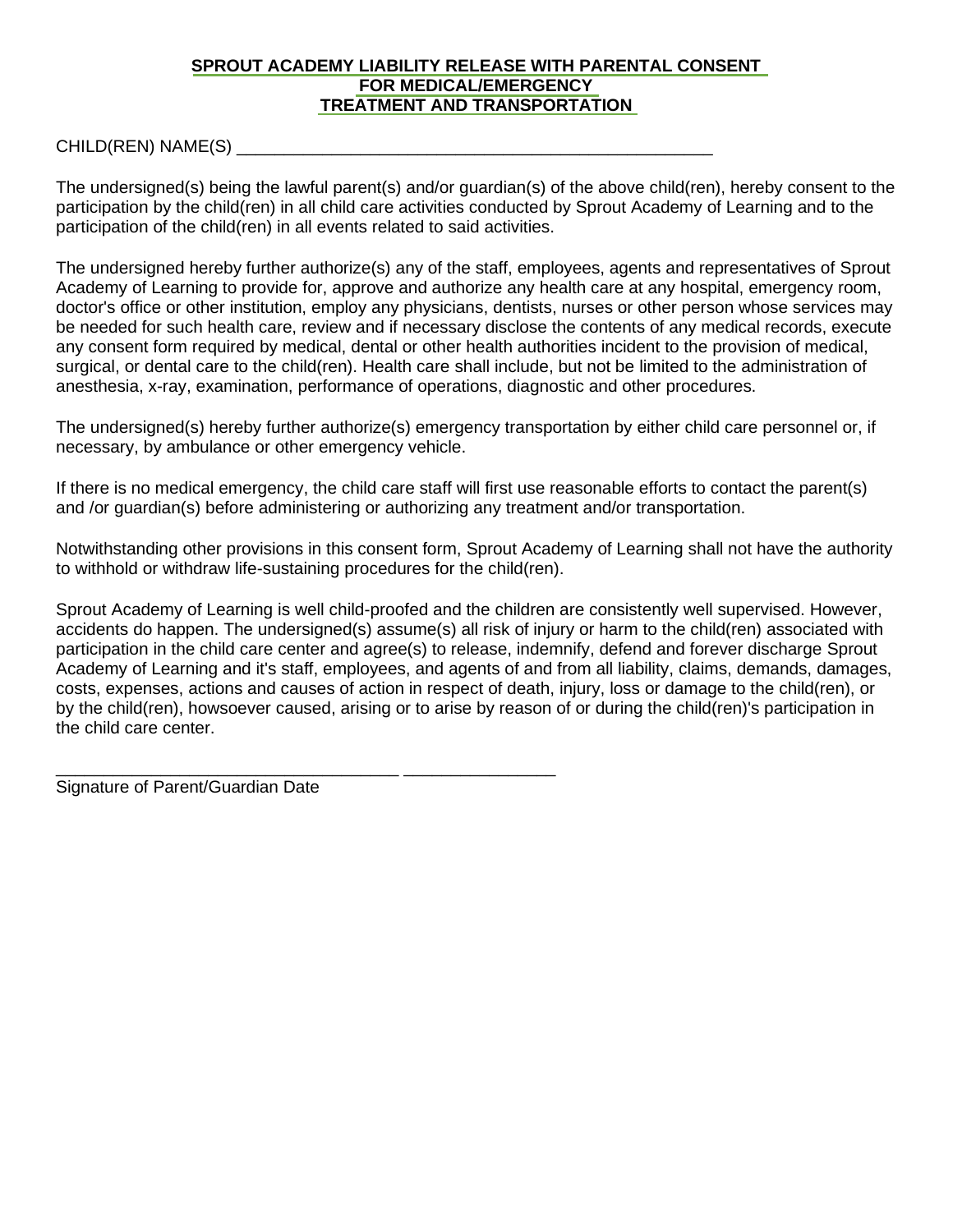

By signing this form and initialing each item below you acknowledge that you have read the parent handbook. The handbook is always available online at [www.mysproutacademy.org.](http://www.mysproutacademy.org/) I understand that the handbook is the guideline to the operations and policies set forth by Sprout Academy.

Please print, sign and return this page to the front office:

\_\_\_\_\_\_\_\_\_\_\_\_\_\_\_\_\_\_\_\_\_\_\_\_\_\_\_\_\_\_\_\_\_\_\_\_\_\_\_\_\_\_\_\_

 $Date:$ 

Print

Sign

| Parent          |                                       |                                                                                                                                                                                                               |
|-----------------|---------------------------------------|---------------------------------------------------------------------------------------------------------------------------------------------------------------------------------------------------------------|
| <b>Initials</b> |                                       |                                                                                                                                                                                                               |
|                 | Home/School                           | I understand that I am responsible for reading notes, emails, the eblast, etc. so I am                                                                                                                        |
|                 | Communication                         | aware of school events, expectations, and school closures.                                                                                                                                                    |
|                 | Technology and                        | I have read and understand that I am not permitted to take and use photos of                                                                                                                                  |
|                 | Social Media                          | students other than my own, while they are at Sprout or a Sprout related function.                                                                                                                            |
|                 | Attendance and                        | I understand the importance of daily, on-time attendance. I have read and                                                                                                                                     |
|                 | <b>Tardy Policies</b>                 | understand the attendance and tardy policy.                                                                                                                                                                   |
|                 | Student Behavior:                     | I understand that Sprout is a safe zone for its students and staff. Please be sure you                                                                                                                        |
|                 | <b>Biting Policy</b>                  | have read the guidelines for Discipline and Biting.                                                                                                                                                           |
|                 | Drop-off and Pick-up                  | I understand and agree to follow the safety expectations regarding morning drop-<br>off and after school pick-up                                                                                              |
|                 | <b>Tuition/Late Payment</b><br>Policy | I understand that tuition is due every Friday, regardless of attendance. I understand<br>that late fees will be assessed if tuition is late, and time clock entry will be denied<br>until tuition is current. |